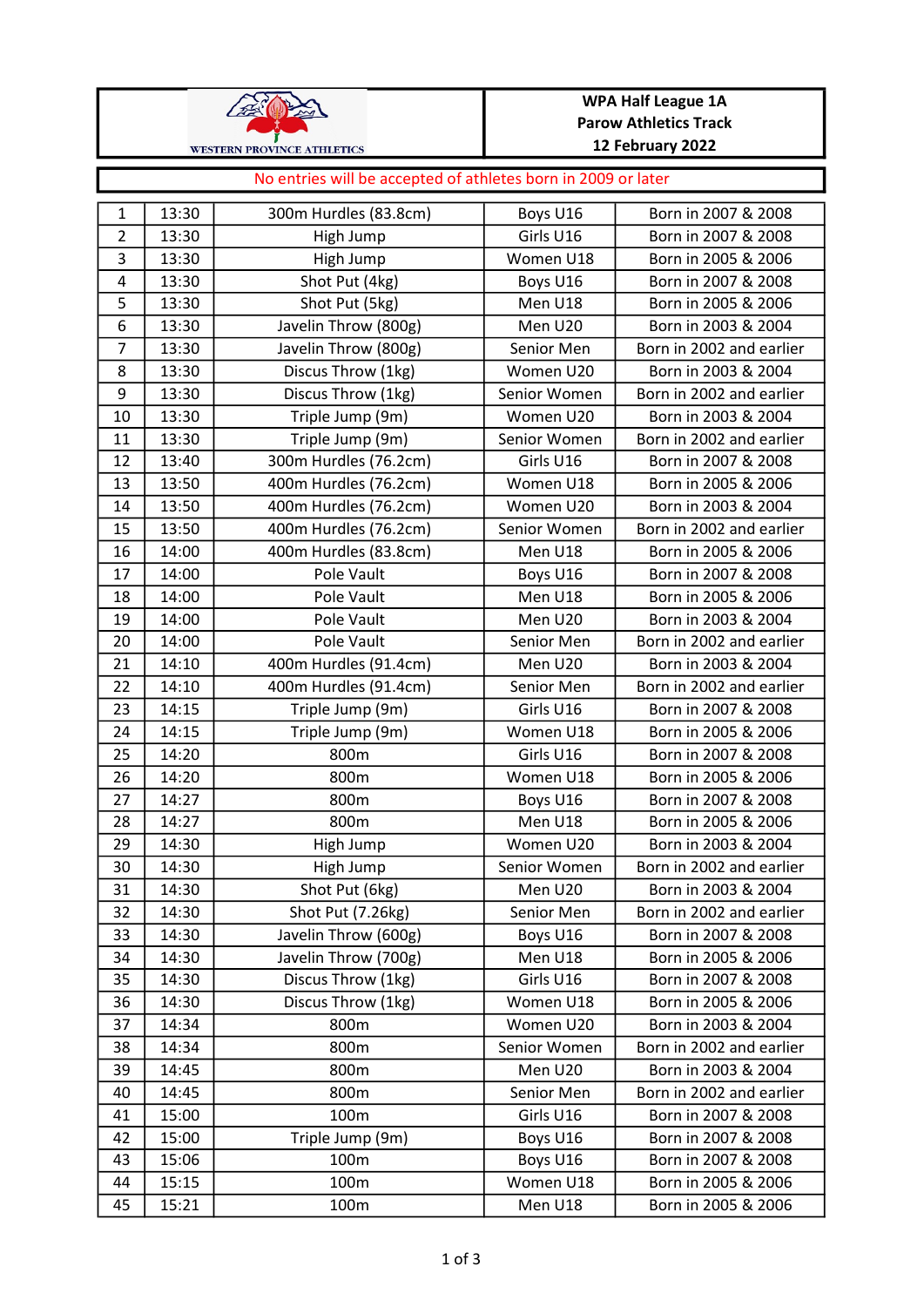| 46 | 15:30 | 100m                         | Women U20    | Born in 2003 & 2004      |
|----|-------|------------------------------|--------------|--------------------------|
| 47 | 15:30 | High Jump                    | Boys U16     | Born in 2007 & 2008      |
| 48 | 15:30 | High Jump                    | Men U18      | Born in 2005 & 2006      |
| 49 | 15:30 | Shot Put (4kg)               | Women U20    | Born in 2003 & 2004      |
| 50 | 15:30 | Shot Put (4kg)               | Senior Women | Born in 2002 and earlier |
| 51 | 15:30 | Javelin Throw (500g)         | Girls U16    | Born in 2007 & 2008      |
| 52 | 15:30 | Javelin Throw (500g)         | Women U18    | Born in 2005 & 2006      |
| 53 | 15:30 | Discus Throw (1.75kg)        | Men U20      | Born in 2003 & 2004      |
| 54 | 15:30 | Discus Throw (2kg)           | Senior Men   | Born in 2002 and earlier |
| 55 | 15:33 | 100m                         | Senior Women | Born in 2002 and earlier |
| 56 | 15:36 | 100m                         | Men U20      | Born in 2003 & 2004      |
| 57 | 15:45 | Triple Jump (13m)            | Men U20      | Born in 2003 & 2004      |
| 58 | 15:45 | Triple Jump (13m)            | Senior Men   | Born in 2002 and earlier |
| 59 | 15:48 | 100m                         | Senior Men   | Born in 2002 and earlier |
| 60 | 16:00 | 1500m Steeple Chase (76.2cm) | Girls U16    | Born in 2007 & 2008      |
| 61 | 16:00 | 1500m Steeple Chase (76.2cm) | Boys U16     | Born in 2007 & 2008      |
| 62 | 16:00 | Pole Vault                   | Girls U16    | Born in 2007 & 2008      |
| 63 | 16:00 | Pole Vault                   | Women U18    | Born in 2005 & 2006      |
| 64 | 16:00 | Pole Vault                   | Women U20    | Born in 2003 & 2004      |
| 65 | 16:00 | Pole Vault                   | Senior Women | Born in 2002 and earlier |
| 66 | 16:12 | 2000m Steeple Chase (76.2cm) | Women U18    | Born in 2005 & 2006      |
| 67 | 16:30 | 2000m Steeple Chase (83.8cm) | Men U18      | Born in 2005 & 2006      |
| 68 | 16:30 | Triple Jump (11m)            | Men U18      | Born in 2005 & 2006      |
| 69 | 16:30 | Shot Put (3kg)               | Girls U16    | Born in 2007 & 2008      |
| 70 | 16:30 | Shot Put (3kg)               | Women U18    | Born in 2005 & 2006      |
| 71 | 16:30 | Discus Throw (1kg)           | Boys U16     | Born in 2007 & 2008      |
| 72 | 16:30 | Discus Throw (1.5kg)         | Men U18      | Born in 2005 & 2006      |
| 73 | 16:30 | Javelin Throw (600g)         | Women U20    | Born in 2003 & 2004      |
| 74 | 16:30 | Javelin Throw (600g)         | Senior Women | Born in 2002 and earlier |
| 75 | 16:45 | 200m                         | Girls U16    | Born in 2007 & 2008      |
| 76 | 16:45 | High Jump                    | Men U20      | Born in 2003 & 2004      |
| 77 | 16:45 | High Jump                    | Senior Men   | Born in 2002 and earlier |
| 78 | 16:51 | 200m                         | Boys U16     | Born in 2007 & 2008      |
| 79 | 17:00 | 200m                         | Women U18    | Born in 2005 & 2006      |
| 80 | 17:06 | 200m                         | Men U18      | Born in 2005 & 2006      |
| 81 | 17:15 | 200m                         | Women U20    | Born in 2003 & 2004      |
| 82 | 17:18 | 200m                         | Senior Women | Born in 2002 and earlier |
| 83 | 17:21 | 200m                         | Men U20      | Born in 2003 & 2004      |
| 84 | 17:30 | 200m                         | Senior Men   | Born in 2002 and earlier |
| 85 | 17:45 | 10,000m                      | Senior Women | Born in 2002 and earlier |
| 86 | 17:45 | 10,000m                      | Senior Men   | Born in 2002 and earlier |
| 87 | 18:30 | 1500m                        | Girls U16    | Born in 2007 & 2008      |
| 88 | 18:30 | 1500m                        | Women U18    | Born in 2005 & 2006      |
| 89 | 18:30 | 1500m                        | Women U20    | Born in 2003 & 2004      |
| 90 | 18:30 | 1500m                        | Senior Women | Born in 2002 and earlier |
| 91 | 18:40 | 1500m                        | Boys U16     | Born in 2007 & 2008      |
| 92 | 18:40 | 1500m                        | Men U18      | Born in 2005 & 2006      |
| 93 | 18:50 | 1500m                        | Men U20      | Born in 2003 & 2004      |
| 94 | 18:50 | 1500m                        | Senior Men   | Born in 2002 and earlier |
| 95 | 19:00 | 10km Race Walking            | Women U20    | Born in 2003 & 2004      |